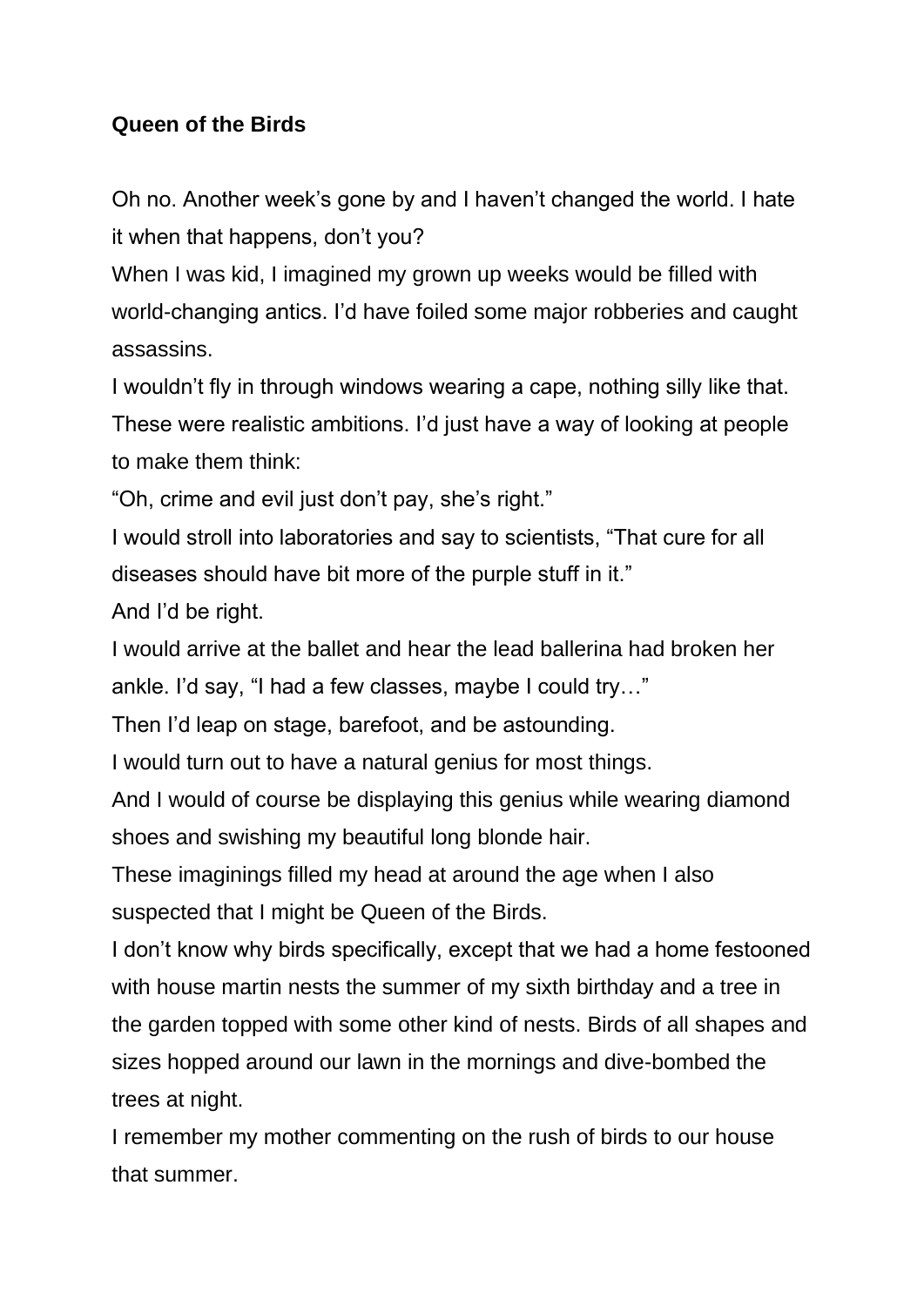"I've never seen anything like it, next door has a bird table and they don't get this level of bird harassment."

Little did she know.

I thought about telling her, quietly, modestly, that the reason for the bird population was the presence in our house of the actual Queen of the Birds; but I felt she wouldn't understand.

Just recently she bought a stone birdbath for her garden and when she showed it to me she said:

"I thought you'd be pleased, what with you being Queen of the Birds." Then she told me how she used to find my regal notes to the birds scattered all around the garden.

"I'd collect them up and save them. I must still have them somewhere." As Queen, one of my duties had been to write to the birds every day. I'd fold the notes and push them into the cracked brick outside my bedroom window. I was sure the birds were taking them, thus confirming my queenly status. It didn't occur to the six year-old me that they'd fall out of the brick, be blown around the garden and subsequently be scavenged by a nosy mother.

I couldn't remember what I'd been telling the birds. But my mother did: "Oh you were only six so they were mostly along the lines of,

'Dear birds, hope you are well. I had chocolate custard today, your Queen.'"

I've no idea where the Queen of the Birds notion came from, or went to. I now have no interest in wildlife and as for being a diamond shoed superhero?

I don't even have beautiful long blonde hair. It's short, peroxide streaked and more like a bird's nest than something belonging to a bird queen. I live a contented but fairly unspectacular life.